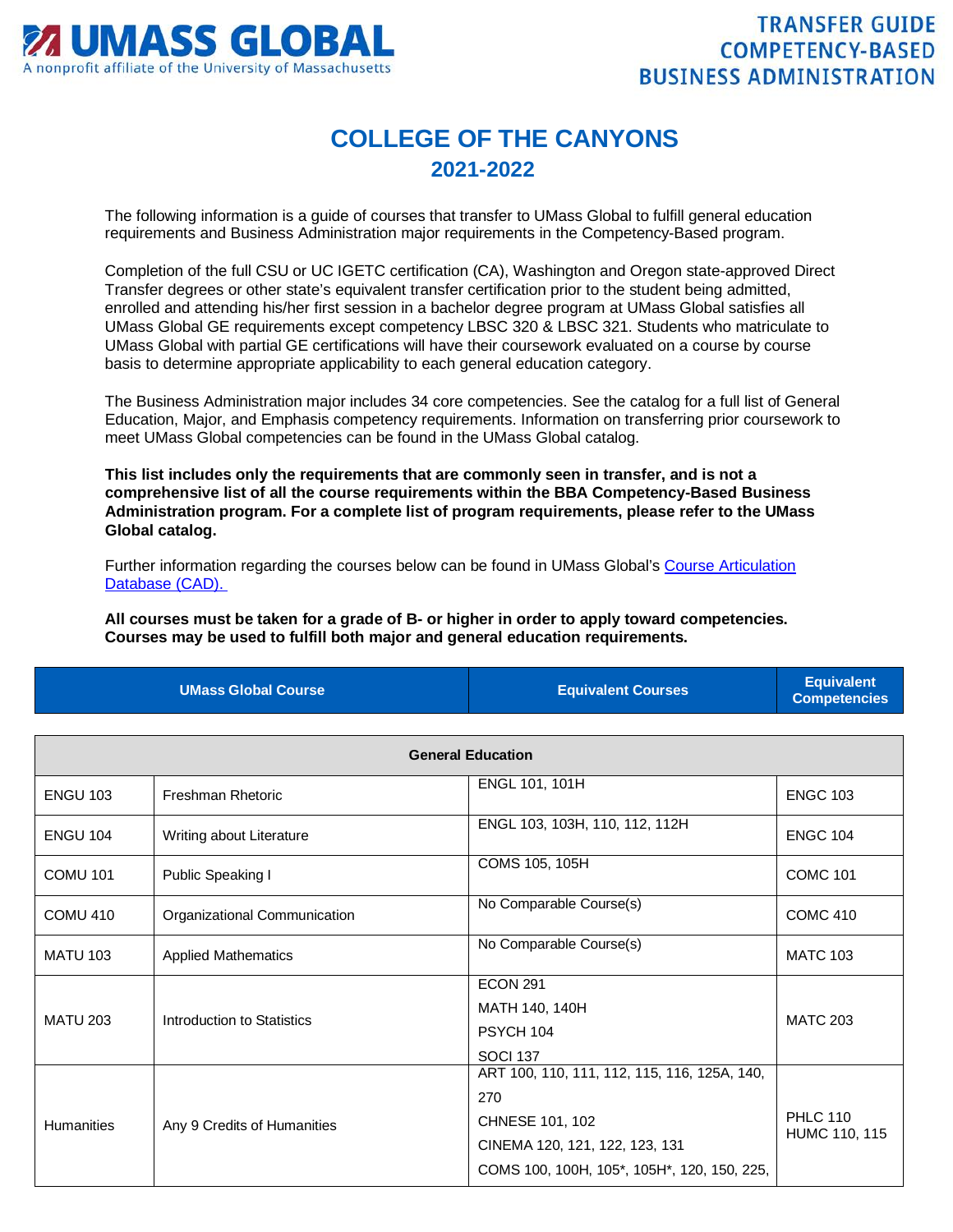| <b>General Education</b> |                                   |                                                      |               |
|--------------------------|-----------------------------------|------------------------------------------------------|---------------|
|                          |                                   | 227, 235, 246*, 256*, 260                            |               |
|                          |                                   | DANCE 100                                            |               |
|                          |                                   | ENGL 105, 106, 108, 109, 110*, 111, 112*,            |               |
|                          |                                   | 112H*,                                               |               |
|                          |                                   | 135, 204,                                            |               |
|                          |                                   | 225, 250, 251, 260, 261, 262, 263, 264, 270,         |               |
|                          |                                   | 271,                                                 |               |
|                          |                                   | 272, 273, 274, 275, 280, 281                         |               |
|                          |                                   | FRNCH 101, 102, 150, 201, 202                        |               |
|                          |                                   | GERMAN 101, 102                                      |               |
|                          |                                   | <b>GMD 120</b>                                       |               |
|                          |                                   | HUMAN 100, 115, 116, 150                             |               |
|                          |                                   | ID 114, 115                                          |               |
|                          |                                   | ITAL 101, 102, 150                                   |               |
|                          |                                   | MEA 101, 102, 106, 108, 109, 110, 120, 131,          |               |
|                          |                                   | 159,                                                 |               |
|                          |                                   | 180, 218, 232, 261, 280                              |               |
|                          |                                   | MUSIC 100, 105, 106, 107, 108, 112, 120A, 125        |               |
|                          |                                   | 159                                                  |               |
|                          |                                   | PHILOS 101, 101H, 102, 106, 110, 111, 112,           |               |
|                          |                                   | 120,                                                 |               |
|                          |                                   | 130, 190, 220, 225, 227, 235, 240, 250               |               |
|                          |                                   | PHOTO 140, 150                                       |               |
|                          |                                   | SIGN 101, 102, 103, 104, 110                         |               |
|                          |                                   | SPAN 101, 101H, 102, 150, 201, 202, 211, 212,        |               |
|                          |                                   | 240                                                  |               |
|                          |                                   | THEATR 100, 110, 110H, 140, 220                      |               |
|                          |                                   | Cannot double-count with Basic Skills<br>requirement |               |
|                          |                                   | ANTHRO 101, 101H, 101L                               |               |
|                          |                                   | ASTRON 100, 101, 101L, 102                           |               |
|                          |                                   | BIOSCI 100, 100H, 106, 106H, 107, 107H,              |               |
|                          |                                   | 115, 116, 119, 130, 132, 140, 180, 201, 202,         |               |
|                          |                                   | 204, 205, 221, 240                                   |               |
| Natural                  |                                   | CHEM 100, 151, 151H, 201, 201H, 202, 255,            |               |
| <b>Sciences</b>          | Any 6 Credits of Natural Sciences | 256                                                  | NSCC 115, 110 |
|                          |                                   | ENVRMT 103, 104                                      |               |
|                          |                                   | GEOGRPH 100, 101, 103, 105                           |               |
|                          |                                   | GEOLOGY 100, 101, 102, 103, 104, 105, 109,           |               |
|                          |                                   | 110                                                  |               |
|                          |                                   | HLHSCI 150                                           |               |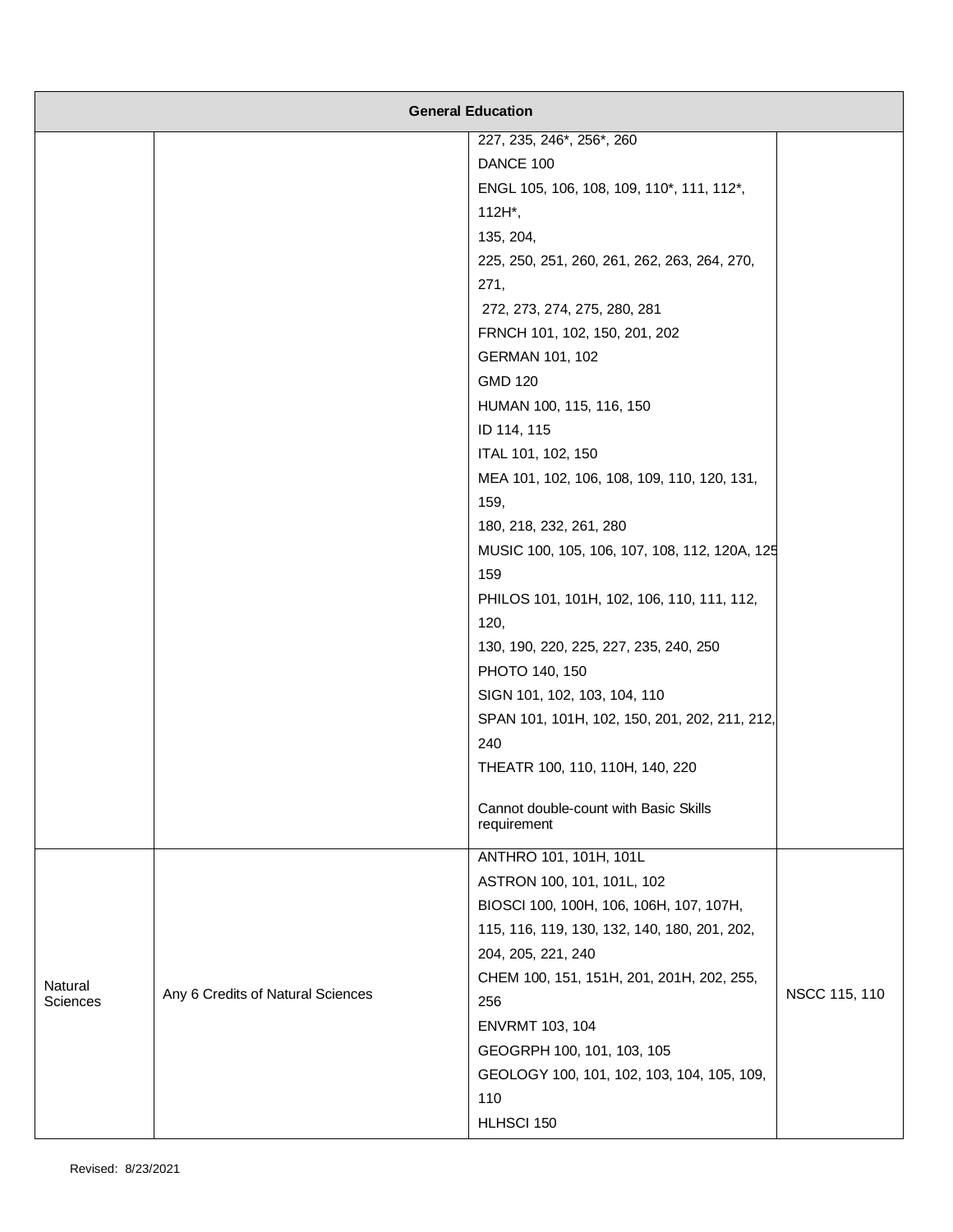| <b>General Education</b>                            |                                                                                      |                                                                                                                       |                |
|-----------------------------------------------------|--------------------------------------------------------------------------------------|-----------------------------------------------------------------------------------------------------------------------|----------------|
|                                                     |                                                                                      | OCEAN 101                                                                                                             |                |
|                                                     |                                                                                      | PHYSCI 101                                                                                                            |                |
|                                                     |                                                                                      | PHYSIC 101, 110, 111, 220, 221, 222                                                                                   |                |
|                                                     |                                                                                      | ADMJUS 101, 110, 120, 125, 126, 175, 185,                                                                             |                |
|                                                     |                                                                                      | 195                                                                                                                   |                |
|                                                     |                                                                                      | ANTHRO 103, 103H, 105, 210, 220                                                                                       |                |
|                                                     |                                                                                      | BUS 111, 121, 126 140, 141, 143, 160                                                                                  |                |
|                                                     |                                                                                      | <b>COMS 270</b>                                                                                                       |                |
|                                                     |                                                                                      | ECE 101, 121, 123, 125, 127, 129, 130, 131,                                                                           |                |
|                                                     |                                                                                      | 135, 140, 144, 151, 155, 156, 160, 165, 201,                                                                          |                |
|                                                     |                                                                                      | 202                                                                                                                   |                |
|                                                     |                                                                                      | ECON 170, 170H, 201, 201H, 202, 202H                                                                                  |                |
|                                                     |                                                                                      | <b>ENVRMT 101, 104</b>                                                                                                |                |
| Social Sciences<br>Any 9 Credits of Social Sciences | GEOGRPH 102, 104                                                                     | SOSC 110, 115                                                                                                         |                |
|                                                     |                                                                                      | HIST 101, 101H, 102, 111, 111H, 112, 112H,                                                                            |                |
|                                                     |                                                                                      | 115, 120, 120H, 130, 161, 191, 192, 193, 210,                                                                         |                |
|                                                     |                                                                                      | 212, 240, 243                                                                                                         |                |
|                                                     | POLISC 150, 150H, 200, 210, 230, 250, 270,                                           |                                                                                                                       |                |
|                                                     | 290                                                                                  |                                                                                                                       |                |
|                                                     | PSYCH 101, 101H, 102, 103, 109, 126, 172,                                            |                                                                                                                       |                |
|                                                     |                                                                                      | 172H, 180, 225, 230, 235, 240, 272                                                                                    |                |
|                                                     |                                                                                      | SOCI 101, 101H, 102, 103, 103H, 104, 105,<br>106, 107, 108, 110, 130, 200, 200H, 205, 207,<br>208, 210, 230, 233, 250 |                |
| LBSU 302 &<br><b>LBSU 304</b>                       | Information Fluency and Academic Integrity &<br><b>Liberal Arts Core Foundations</b> | Cannot be satisfied in transfer                                                                                       | LBSC 320 & 321 |

| <b>Business Core</b> |                                        |                         |                                 |
|----------------------|----------------------------------------|-------------------------|---------------------------------|
| ACCU <sub>201</sub>  | Principles of Accounting I             | <b>BUS 201</b>          | ACCC 210, 215,<br>220, 225, 230 |
| ACCU 202             | Principles of Accounting II            | <b>BUS 202</b>          | ACCC 235, 240                   |
| <b>FINU 305</b>      | <b>Business Finance</b>                | <b>BUS 157</b>          | <b>FINC 305</b>                 |
| <b>ECNU 201</b>      | Principles of Macroeconomics           | ECON 201, 201H          | <b>ECNC 201</b>                 |
| <b>ECNU 202</b>      | Principles of Microeconomics           | ECON 202, 202H          | ECNC 202, 205                   |
| <b>MGTU 400</b>      | <b>Global Environment of Business</b>  | No Comparable Course(s) | MGTC 400, 405                   |
| <b>MGTU 310</b>      | Legal Environment of Business          | <b>BUS 211</b>          | MGTC 305, 310,<br>315           |
| OLCU 350             | Leadership and Professional Ethics     | <b>BUS 160</b>          | OLCC 305, 355                   |
| CSCU <sub>200</sub>  | Intro to Computers and Data Processing | CAWT 101, 140           | <b>CSCC 200</b>                 |